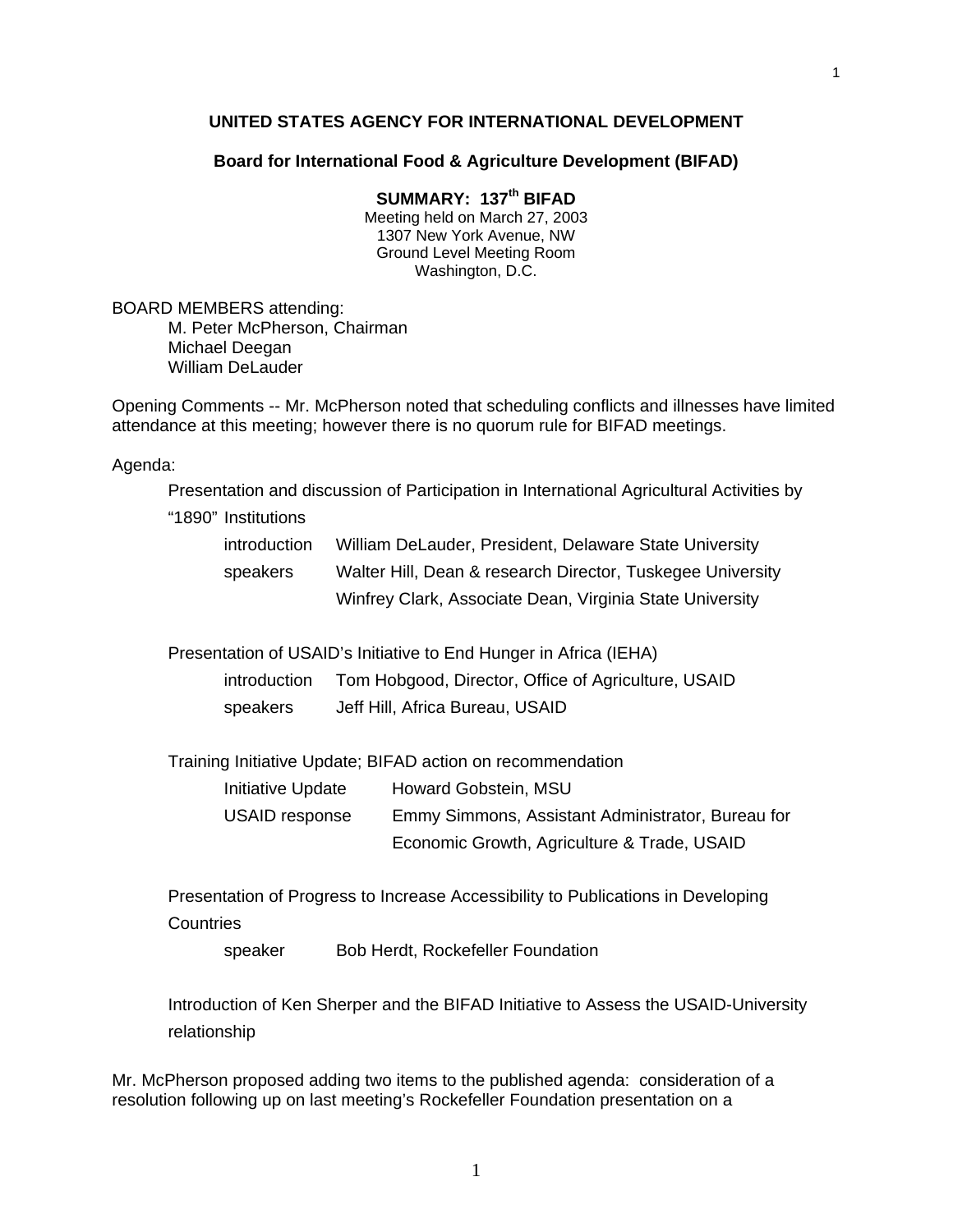"humanitarian carve out," and announcement of two BIFAD research awardees. The Board accepted the additions.

**I.** The first agenda item was a presentation by the "1890" Land Grant Institutions concerning capabilities and programs with respect to international agricultural development. BIFAD Member William DeLauder introduced the topic and the presenters.

### See Presentation by 1890 Schools under 137<sup>th</sup> BIFAD in www.usaid.gov.

The origin and historical constraints (notably funding, and from that, size) of Second Land Grant institutions were described. They range in size from 2500 students up to about 12,000. There are 18 institutions, including Tuskegee, with about 100,000 students.

The "1980s" have developed a niche, particularly in research and extension, in small limited resource-disadvantaged farmers and families. Most institutions have graduate education at the masters level. Few of them have Ph.D. programs in the agriculture sciences. Collaboration among institutions is highly valued. Various components of the faculty and staff are organized inter-institutionally. There is a large contingent of international students from all of the countries of the world, literally, and a large international faculty with a great number of them coming from developing countries, particularly Africa.

There is a recently-completed survey of institutions, covering economic growth, global health, agriculture and trade, democracy, conflict and humanitarian assistance as tools for sustainable development; matched those areas to each institution's strength; and clusters identified for strength areas. Agriculture research education and extension, including short-term training and Masters degree programs, were identified as general areas of institutional strength.

Clusters are: agriculture technology, technology development and transfer; food science, nutrition, health, and food safety; training and education; economic development; biotechnology; GIS information systems; and environmental science. Contact people are identified.

Information is available on each institution's website: establishing a single, common database (possibly using NASULGC services) was discussed and strongly encouraged.

Emerging trends in building international experiences and study into curricula were noted and strongly encouraged to be made universal.

**II.** The second agenda item was a presentation of the Initiative to End Hunger in Africa (IEHA).

See IEHA Presentation for the narrative and discussion, and the powerpoint slides in IEHA BIFAD 1.zip and IEHA BIFAD 2.zip, under 137<sup>th</sup> BIFAD in www.usaid.gov.

<coffee break>

**III.** The third agenda item was a training initiative report.

See Training Initiative Report under 137<sup>th</sup> BIFAD in www.usaid.gov.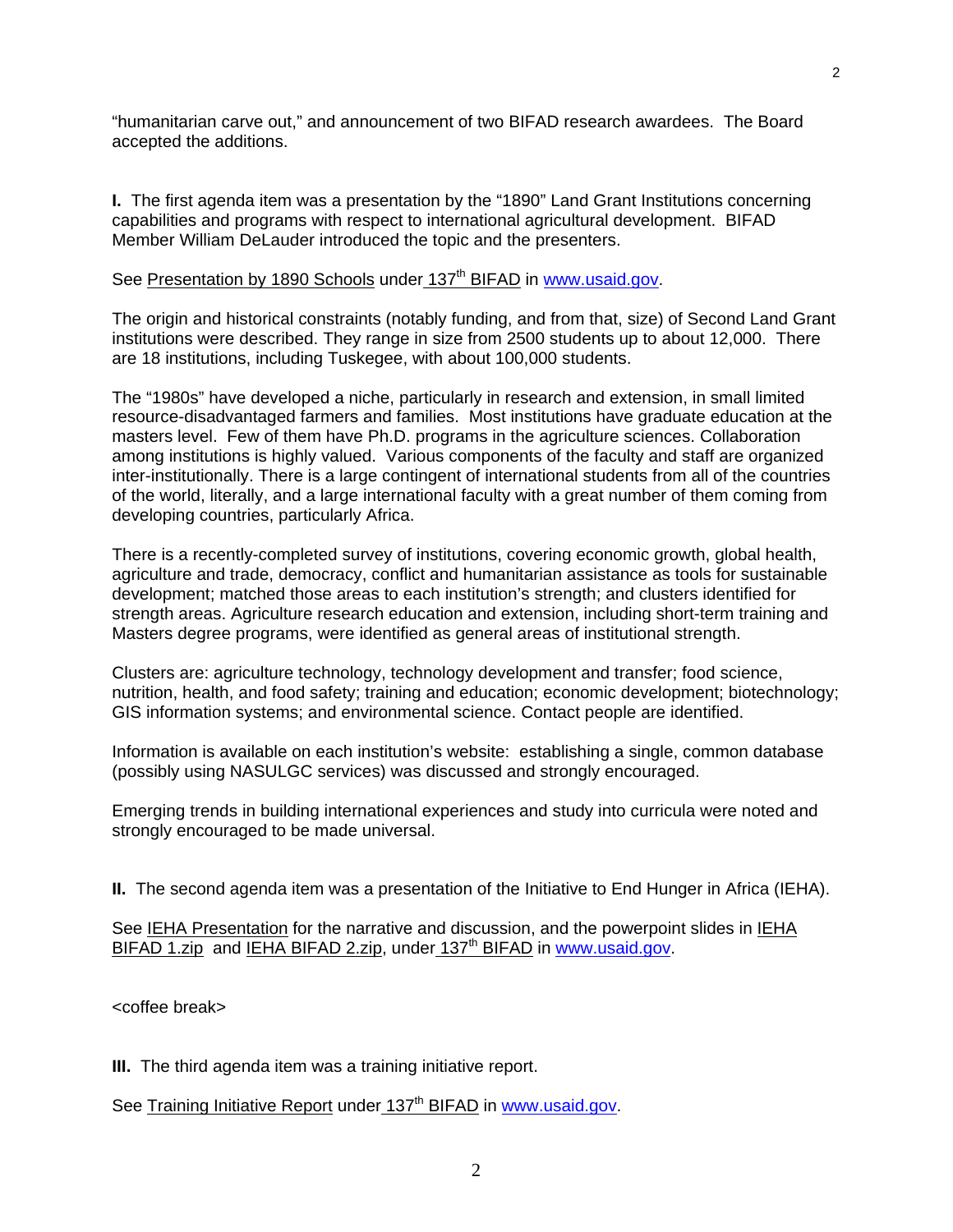An extensive discussion noted the evolution of the initiative, and the additional issues driving the evolution, e.g., geographical focus or inclusiveness, graduate student focus or the professoriate or the whole institution, budget and visa constraints.

BIFAD findings were: human resources are a key driver of change; the initiative is starting in Africa but is not limited to Africa; training needs and priorities will vary by time and place; BIFAD should be involved in planning the pilot activities; the training initiative document is approved in principle.

**IV.** The fourth agenda item was discussion and action of a BIFAD resolution concerning university management of intellectual property.

The discussion began by recounting the presentation at the 137<sup>th</sup> BIFAD about the humanitarian carveout of patents for agriculture technologies. USAID and BIFAD have no direct control over these issues, but BIFAD as a university entity in some important part wanted to hear how this stood. It developed after the last meeting that there a letter circulated among university presidents that is expected to be published in Science Magazine. It lays out essentially what Rockefeller and others were presenting at BIFAD, and Chairman McPherson proposed that BIFAD adopt a resolution of support for the letter and the call for coordinated university management of intellectual property.

Dr. DeLauder moved adoption, noting that it addresses the issue of humanitarian need to make technology available in certain countries, while protecting the rights of those who have developed the technology. Mr. Deegan seconded the motion: the motion carried.

Mr. McPherson suggested that BIFAD's endorsement become part of the signature of the letter. He also noted that communication of BIFAD meetings to USAID and the university and PVO communities is being facilitated by a website which is coming along.

**V.** The fifth agenda item was an announcement of BIFAD Awardees for Scientific Excellence.

Mr. McPherson announced that the previously-named BIFAD Chair's Award for Scientific Excellence will now be known as the BIFAD Award for Scientific Excellence. A committee of distinguished scientists in international agriculture was assembled to consider nominations. They were: Rodney Brown, USDA Deputy Undersecretary of USDA, former Dean at Utah State University; Lowell Harden, Purdue University (emeritus) and formerly with the Ford Foundation and CG centers; Pedro Sanchez, University of California Berkley, former Director General at ICRAF; Wally Falcon, Stanford University and a former BIFAD member; and Ron Cantrell, Director General at IRRI and formerly at Iowa State University.

The committee recently completed evaluations and recommended two winners of the 2003 competition: Douglas Maxwell, University of Wisconsin, with the Bean and Cowpea CRSP and Darren Rosenow at Texas A&M with INTSORMIL CRSP.

BIFAD accepted the recommendation and declared Drs. Maxwell and Rosenow winners of the 2003 BIFAD Award. Notification letters from the Chairman will follow this meeting, and presentations from the awardees will be invited at a future BIFAD meeting, perhaps in the autumn.